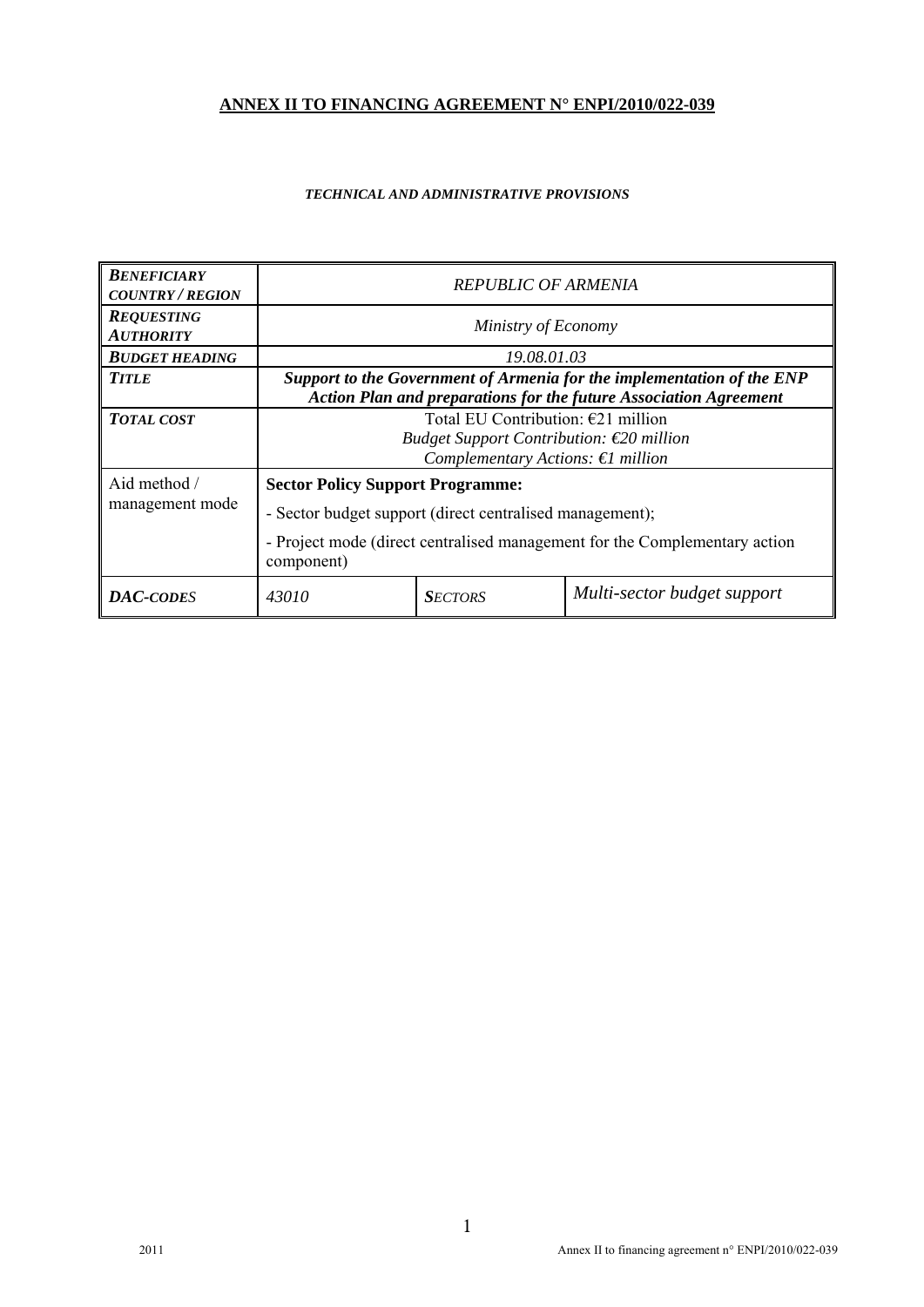## **1. INTERVENTION**

## **1.1. Objectives**

The **overall objective** of this Programme is to assist the Government in the implementation of a number of selected key areas of the ENP Action Plan as well as assisting it to prepare for the negotiations of the future Association Agreement in the area of Deep and Comprehensive Free Trade Area; and improving overall economic performance within a framework of continuous improvement in governance and accountability.

- The **specific objectives** of the programme are to:
- (1) further improve Public Finance Management (PFM) systems;
- (2) contribute to the improvement of public sector transparency and performance; and
- (3) assist in the regulatory approximation with the EU and international requirements in trade-related areas.

This Programme contributes to improved good governance and accountability. Many of the proposed areas will tie directly to accountability (external and internal audit), transparency (debt management strategy), and anticorruption (external audit, internal control).

Since this Programme targets the efficiency and transparency with which the Government's resources are utilized, it helps to address issues related to poverty, access to basic needs, and gender. At the same time, a more transparent and accountable PFM system can help to support democratic aspirations.

#### **1.2. Expected results and Main activities**

This section outlines the Expected Results of the Programme in relation to the Specific Conditions (as stipulated in Table 1, Appendix 1 of these Technical and Administrative Provisions) to be fulfilled by the Government of Armenia. Under each Expected Result there is also a list of activities that the Government will have to consider to fulfil the Specific Conditions.

#### **In the area of Public Finance Management:**

#### *Expected Result 1*

 **Enhancement of the institutional role of Supreme Audit Institution (Chamber of Control of Armenia - CoC) – reflected by PEFA Performance Indicator 26, Dimension (iii).** 

Specific Condition 1: see Table 1, Appendix 1

#### Activities

- o Identify and assign responsibility for the establishment and administration of the register to an institution of Government;
- o Raise awareness on the importance of the register across Government. The purpose of the register is to ensure the effective implementation of the Law on Chamber of Control (Article 24) and enhance transparency of the chain of public accountability;
- o Define clear procedures for the operation of the register;
- o Identify the most effective way for the publication of the register in both the internet and by other written and electronic means.

### *Expected Result 2*

 **Improvement of Public Sector Accounting – reflected by PEFA Performance Indicator 25, Dimension (iii).** 

Specific Condition 2: see Table 1, Appendix 1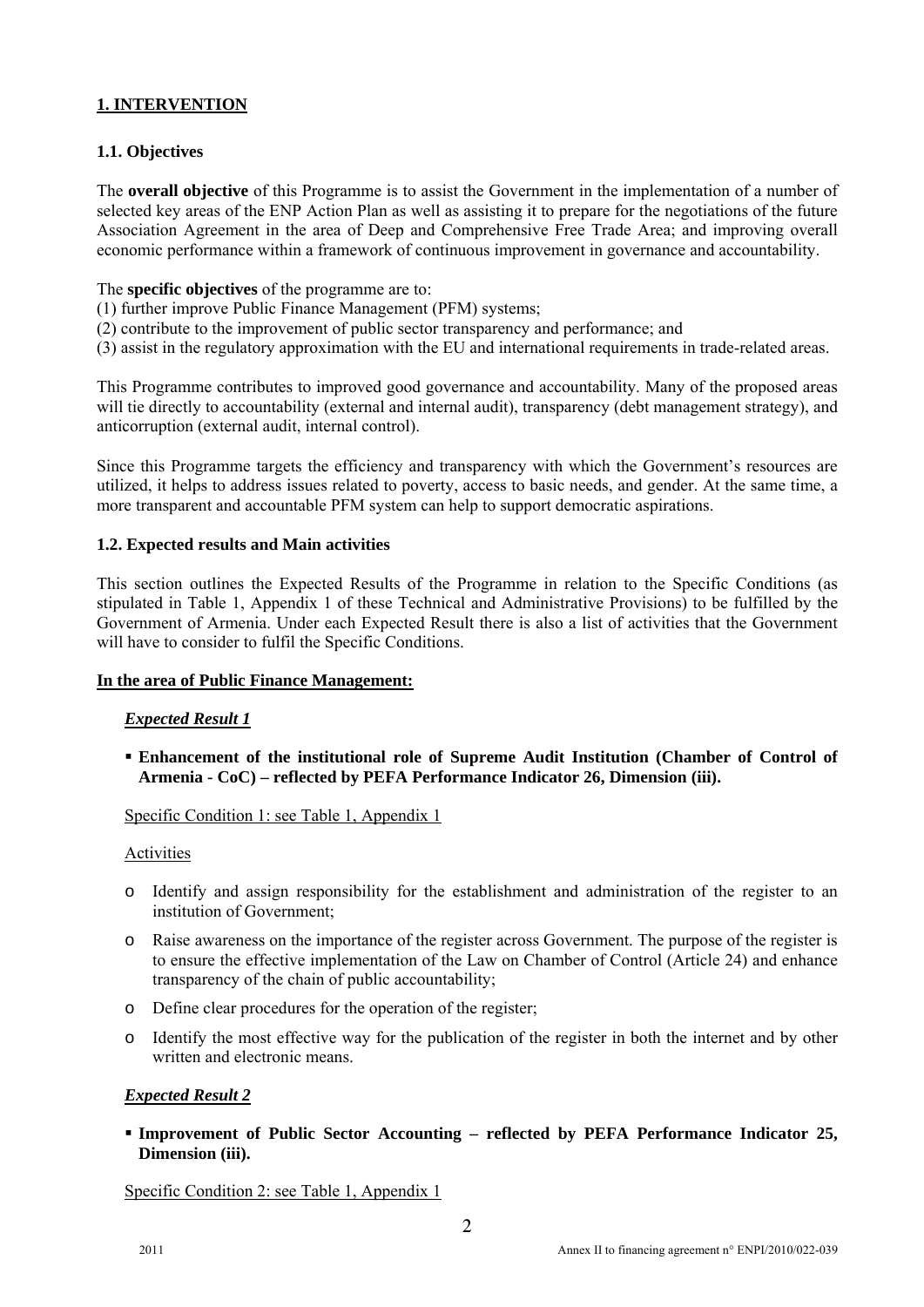## **Activities**

- o Document and analyse the Armenian Public Sector Accounting Principles;
- o Identify areas for improvement based on international accounting practice;
- o Develop the new accounting framework for the public sector;
- o Propose amendments to the legislative/regulative framework to accommodate the new accounting framework;

## *Expected Result 3*

**Establishment of a Public Internal Financial Control (PIFC) framework.** 

## Specific Condition 3: see Table 1, Appendix 1

## Activities

- o Analyse 2009 SIGMA report on PIFC gap assessment;
- o Determine specific organisational and functional arrangements for the CHU in line with PIFC Strategy;
- o Raise awareness across Government of the need to achieve an adequate PIFC framework;
- o Disseminate draft PIFC Strategy to relevant international organisations and development partners;
- o Develop a time-bound Action Plan for the implementation of the PIFC Strategy, including a cost estimation and budgetary impact.

## *Expected Result 4*

**Improvement in Debt Management** 

## Specific Conditions 4 & 5: see Table 1, Appendix 1

## **Activities**

- o Decide on the issuance volumes and benchmarks of short and long term Government securities;
- o Decide on the issuance calendar of government bonds for the subsequent year;
- o Review the internal organisation of the PDMD;
- o Define new functional units (i.e. front, middle and back office) and staff descriptions for PDMD;
- o Identify the areas to be amended in the legislation and regulations to accommodate the restructured PDMD;
- o Revise the Charter of the Ministry of Finance to include the new structure of the PMDM;
- o Recruit staff as necessary and carry out staff training.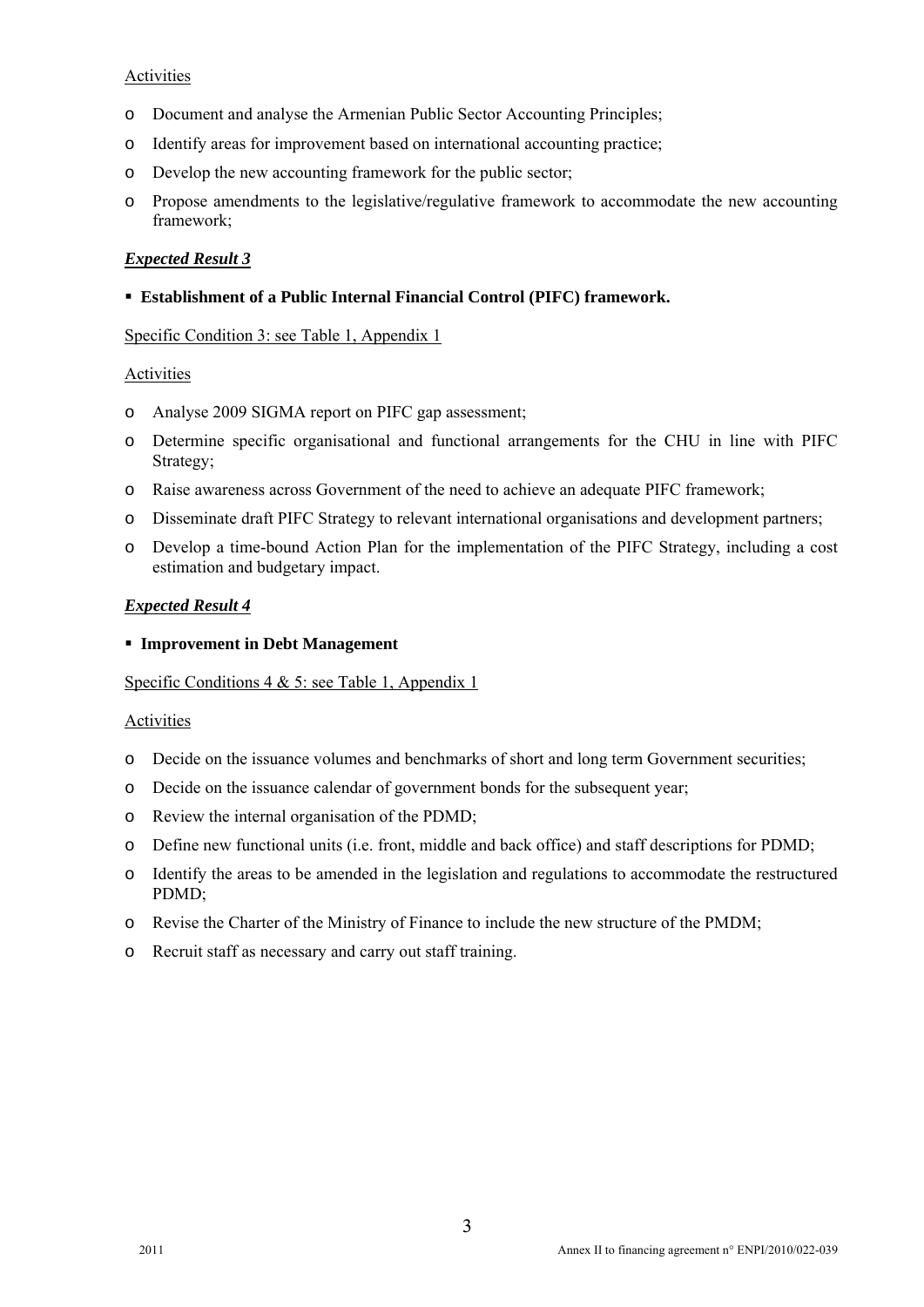## **In the area of Public Sector Transparency & Performance:**

## *Expected Result 5*

## **Approximation of Public Procurement policy and legislative framework to the EU Acquis.**

Specific Condition 6 & 7: see Table 1, Appendix 1

## Activities

- o Following the adoption of the Public Procurement Law, adopt regulations to ensure the implementation of the new Law, including the establishment of an Appeals body;
- o Raise awareness on the importance of the Appeals body across Government. The purpose of the Appeals body is to ensure the effective implementation of the Public Procurement Law (Articles 46, 47) and ensure a truly independent complaints process;
- o Establish the functions, organisational structure, staff requirements and budget of the Appeals body.
- o Development of training curriculum and training plan for public procurement officers in line with the new Public Procurement Law.

## **In the area of Trade:**

#### *Expected Result 6*

## **Approximation of the Sanitary and Phyto-sanitary policy and legislative framework to the EU Acquis.**

## Specific Conditions 8, 9, 10 & 11: see Table 1, Appendix 1

#### Activities

- o Form a working group of experts consisting of specialists in entomology, mycology/bacteriology, virology, nematology, weed science, economists as well as statisticians and crop specialists;
- o Develop national PRA standard or set of guidelines, consistent with the international PRA standards;
- o Train specialists on conducting pest risk analysis;
- o Prepare risk analysis reports focusing on pest associated with crops of strategic significance for Armenia and main imported commodities.
- o Conduct awareness campaign for producers and exporters of plants and plant products
- o Train specialist in operating phyto-sanitary register;
- o Maintain database of producers, importers and exporters of plant, plant products and regulated articles;
- o Issue certificates and registration numbers to legal and physical entities registered in the state phyto-sanitary register.
- o Define and estimate the risk of exposure and consequence of each of the OIE listed diseases registered in Armenia;
- o Compare estimated risk of exposure and consequence of each of the OIE listed diseases registered in Armenia with the existing level of sanitary protection;
- o Propose sanitary measures to increase protection against each of the OIE listed diseases registered in Armenia;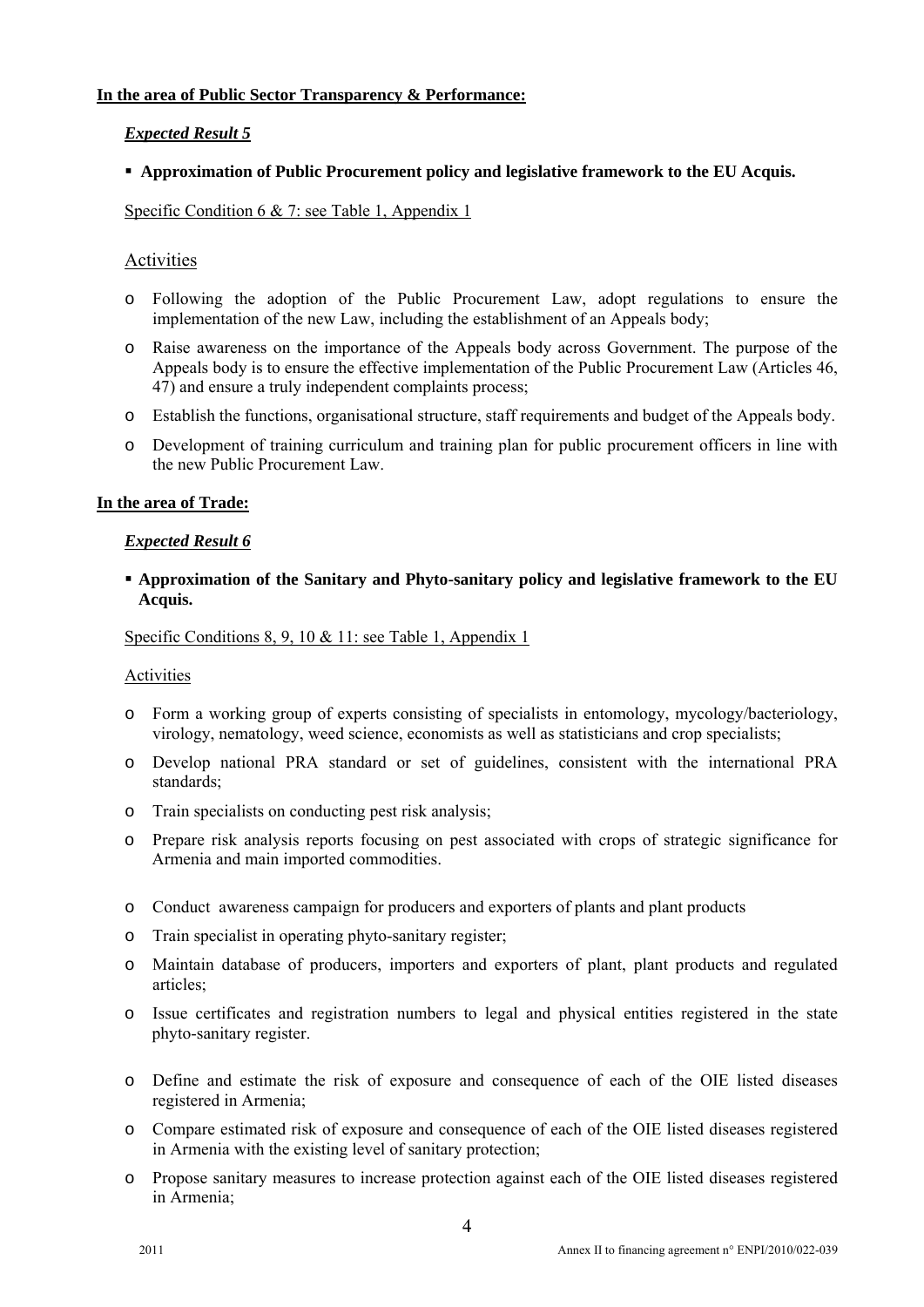- o Maintain register of documentation on communicating risk and measures proposed for its management to decision makers and interested parties in importing and exporting countries.
- o Define subpopulations of terrestrial and aquatic animals and their health status with regard to the OIE listed diseases on the basis of geographical, natural, legal or artificial boundaries;
- o Identify containment and protection zones for each of the OIE listed diseases on the level of terrestrial and aquatic animal subpopulations;
- o Select sanitary measures to maintain an appropriate level of sanitary protection of terrestrial and aquatic animal subpopulations against each of the OIE listed diseases registered in Armenia;
- o Maintain register of documentation on sanitary measures applied in containment and protection zones for protection of terrestrial and aquatic animal subpopulations against OIE listed diseases.

## *Expected Result 7*

#### **Approximation of the Technical Barriers to Trade framework to the EU Acquis.**

#### Specific Condition 12: see Table 1, Appendix 1

#### Activities

- o Finalise and agree the Quality Infrastructure Reform Strategy with all stakeholders;
- o Estimate the detailed cost of reforms in the Strategy;
- o Discuss with the Ministry of Finance the prospect of incorporating the required expenditure in the Medium Term Expenditure Framework, including a realistic pacing and sequencing of action and corresponding financing.

## *Expected Result 8*

#### **Approximation of the Intellectual Property Rights (IPR) framework to the EU Acquis.**

Specific Condition 13: see Table 1, Appendix 1

#### Activities

- o Identify institutions dealing with IPR issues and adopt procedures for collecting information on IPR issues from relevant institutions;
- o Create database for IPR related documents;
- o Identify the way of publishing the database to make it easily accessible for the wider public.

## **Complementary Actions:**

In order for the Beneficiary institutions to fulfil the conditions mentioned in Appendix 1, it is foreseen to have complementary actions, among others, in the following sectors:

#### *- Public Finance Management:*

#### 1. Chamber of Control (CoC):

A large need for capacity building has been identified for the CoC. As there are already other major donors involved (World Bank, DG Budget, Dutch Cooperation…), this will have to be further assessed with the Beneficiary. The Assistance could take the form of a specific Framework contract or a more comprehensive service contract depending on the areas already supported by other donors.

2. PIFC: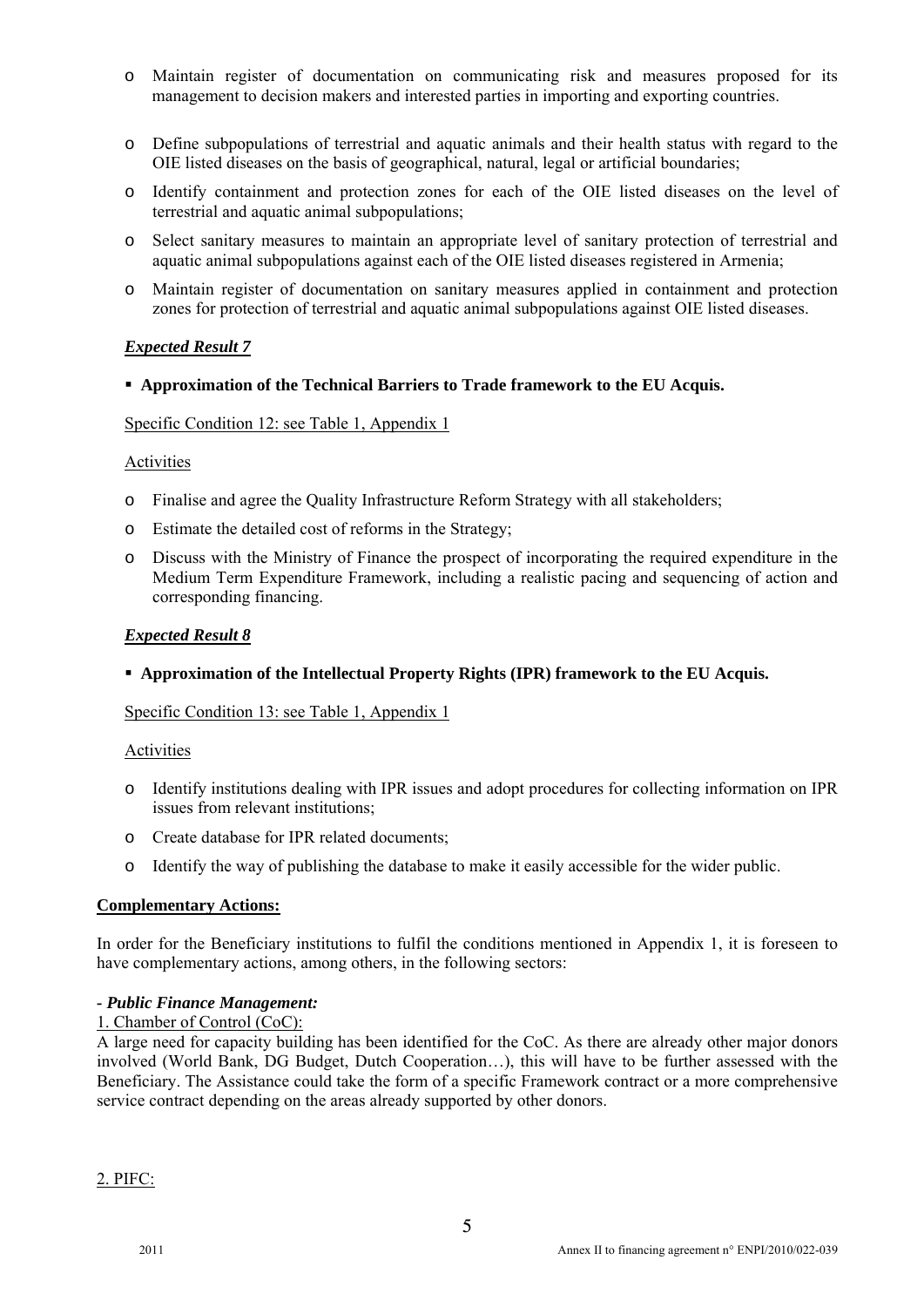The Ministry of Finance has already informally expressed his wish to get the support of the EU delegation in this area. Sigma has strongly recommended the same, especially in the area of training line Ministries. The support could take the form of a specific Framework contract or a more comprehensive service contract.

### 3. Debt Management:

The Ministry of Finance has already sent to the EU Delegation an official request for support in this area. This could take the form of a specific Framework contract.

## *- Trade:*

In this sector, the EU Advisory Group (EUAG) should play a major role in supporting the Beneficiary's institutions in the approximation of SPS, TBT and IPR's legislative framework to the EU Acquis.

## **1.3 Duration (in case of Budget Support this section applies only to complementary support):**

The execution period of the Agreement will be 72 months. This execution period will comprise 2 phases under the conditions provided for in article 4.1 of the General Conditions (Annex I of the present Agreement):

- 1. Operational implementation phase that starts from the entry into force of the financing agreement and will have duration of 48 months.
- 2. Closure phase of a duration of 24 months that starts from the expiry date of the operational implementation phase.

Pursuant to article 6 of the General Conditions (Annex I of the present Agreement), the contracts implementing the financing agreement shall be signed at the latest within three years of the entry into force of the financing agreement (except audit and evaluation). That deadline may not be extended. ('sunset clause').

## **2. IMPLEMENTATION**

#### **2.1 Implementation method and Procurement and Payment clauses**

#### **The implementation method** is Direct Centralised management by the European Commission.

The budget support component of the programme will be implemented through direct centralised management by the European Commission. The Government of the partner country will confirm that the relevant Treasury account has been credited and provide documentary evidence of the transfer, including the exchange rate used.

The complementary actions foreseen under the Programme will be implemented through direct centralised management.

**Procurement Clause:** All contracts implementing the action must be awarded and implemented in accordance with the procedures and standard documents drawn up and published by the Commission for the implementation of external operations in force at the time of the launch of the procedure in question.

**Payment Clause:** All payments must be made by the Commission in accordance with the general and specific conditions of the Financing Agreement and with the procedures and standard documents drawn up and published by the Commission for the implementation of external operations in force at the time of the launch of the procedure in question.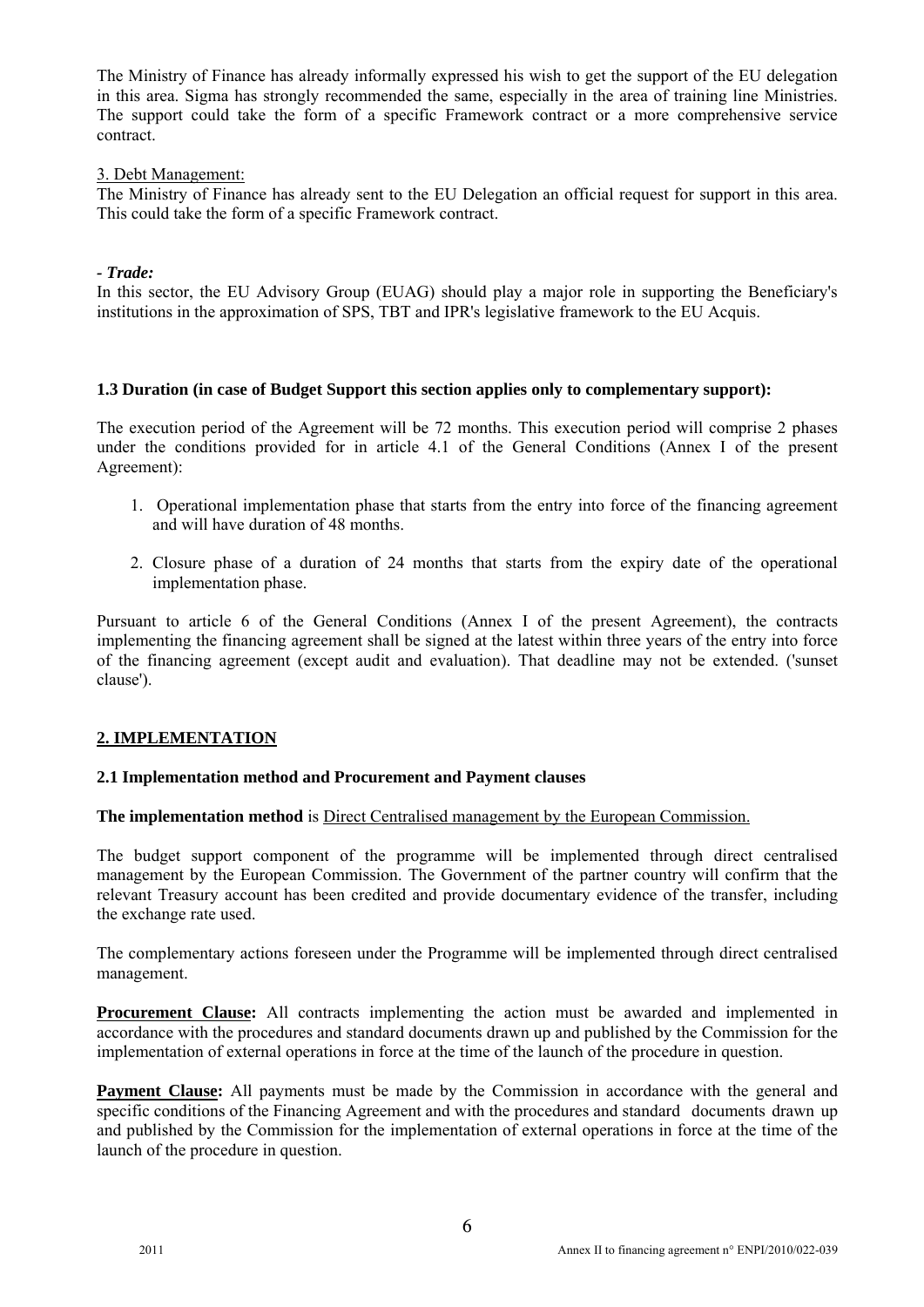Participation in the award of contracts for the present action shall be open to all natural and legal persons covered by ENPI Regulation. Further extensions of this participation to other natural or legal persons by the concerned authorising officer shall be subject to the conditions provided for in article  $21(7)$  of the ENPI Regulation.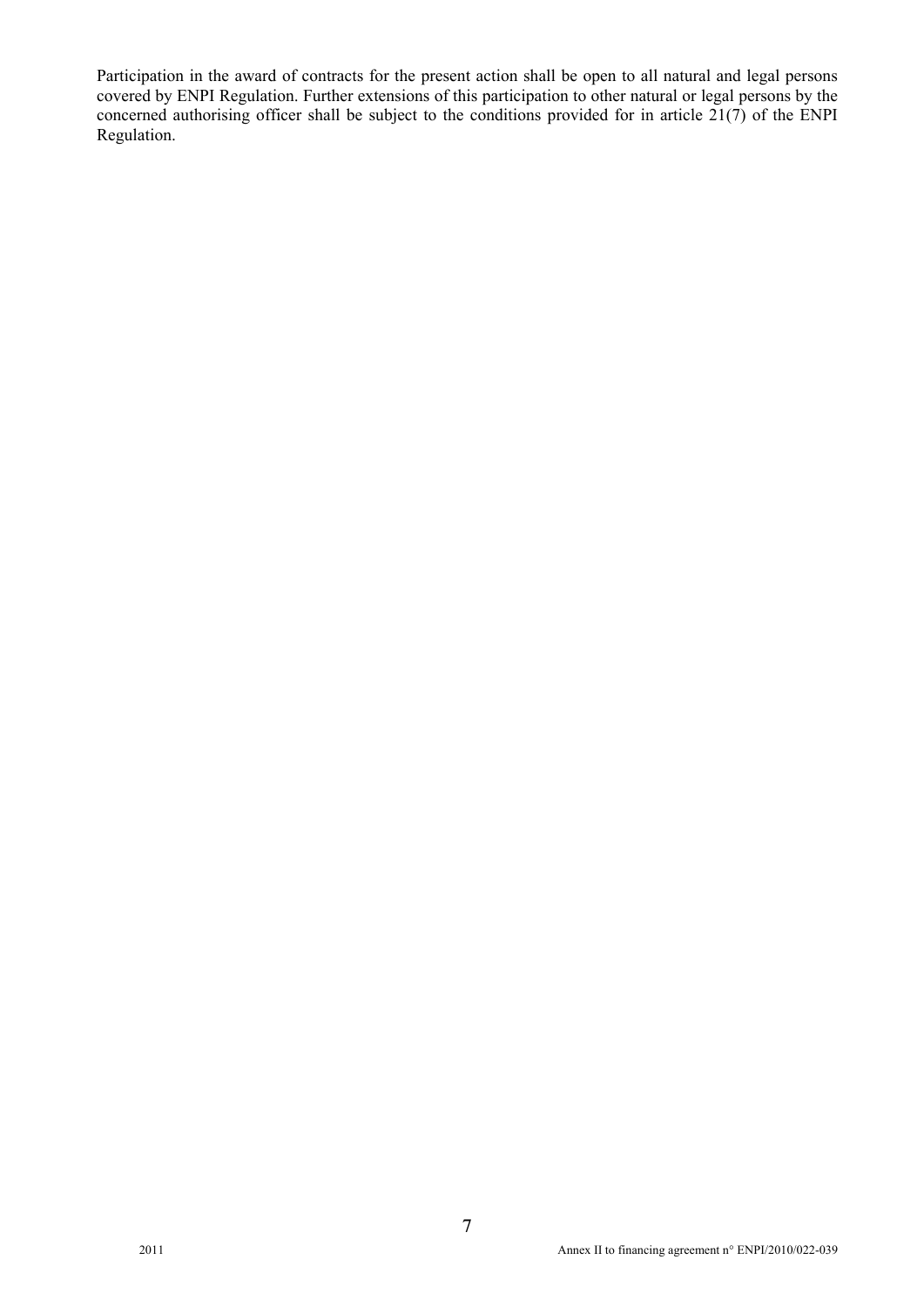## **2.2 Budget and calendar**

## 2.2.1 Budget

The overall amount for budget support will be  $\epsilon$ 20 million with an additional  $\epsilon$ 1 million for complementary actions.

|                                      | Indicative<br><b>Total Amounts</b> | EU<br>contribution |
|--------------------------------------|------------------------------------|--------------------|
| <b>Budget Support</b>                | €20,000,000                        | €20,000,000        |
| Complementary<br>actions, including: | €1,000,000                         | €1,000,000         |
| Technical<br>Cooperation             | € 900,000                          | € 900,000          |
| Audit & evaluation                   | € 50,000                           | € 50,000           |
| Visibility                           | $\epsilon$ 50,000                  | € 50,000           |

## 2.2.2 Calendar

The Programme will be part of the 2010 Action Programme with a total budget support of  $\epsilon$ 20,000,000 intended for the Armenian fiscal years of 2012, 2013 and 2014.

The "budget support" component will be divided in one fixed tranche of  $\epsilon$  8,000,000 planned for disbursement in 2012, and two variable tranches of  $\epsilon$  6,000,000 planned for disbursement in 2013 and 2014 respectively. The detailed indicative timetable of disbursement of the fixed and variable tranches is described in Table 2, Appendix 2 of these Technical and Administrative Provisions.

An additional  $\epsilon$ 1,000,000 is foreseen for the "complementary actions" component.

## **2.3 Performance monitoring and criteria for disbursement**

#### 2.3.1. Description of performance monitoring arrangements:

The basis for performance measurement is the monitoring and evaluation framework of Sustainable Development Programme (SDP), activities and indicators of ENP AP implementation, key Commission recommendations in trade-related regulatory and institutional reforms (in which Armenia will need to achieve sufficient progress before negotiations on the DCFTA part of the EU-Armenia Association Agreement may begin), as well as formal endorsement by the Government of the PEFA framework as a performance measurement tool for the Armenian PFM.

There will be two reviews in total; one for each annual variable tranche under the Programme. The reviews will assess progress and verify compliance with the conditions attached to the release of each of the variable tranche. The reviews will take place indicatively in the fourth quarter of 2012 and 2013 well in advance of the time in which disbursement of the variable tranches is envisaged (see Table 2, Appendix 2).

There is a systematic donor coordination framework co-chaired by the WB, USAID, UNDP and the EU in which all donors and bilateral agencies are invited to contribute. The meetings are organised in thematic groups covering, among other things, economic development, governance, rule of law, health, education and environment. The government's counterpart to the donor coordination framework is the Ministry of Economy. In 2008 the newly founded MoE took over the donor coordination role which was previously assigned to the unified Ministry of Finance & Economy. The EU National Coordination Unit (NCU) became a unit within the MoE. The Minister of Economy is the National Coordinator of EU assistance. There is an agreement with the IMF to collaborate on the issue of debt management<sup>1</sup>. Similarly, there will be coordination and complementary action with the WB on the areas of public sector accounting and the

<sup>&</sup>lt;sup>1</sup> See paragraph 20 of the IMF Letter of Intent and Stand-by Agreement review, 14 October 2009; http://www.imf.org/External/NP/LOI/2009/arm/101409.pdf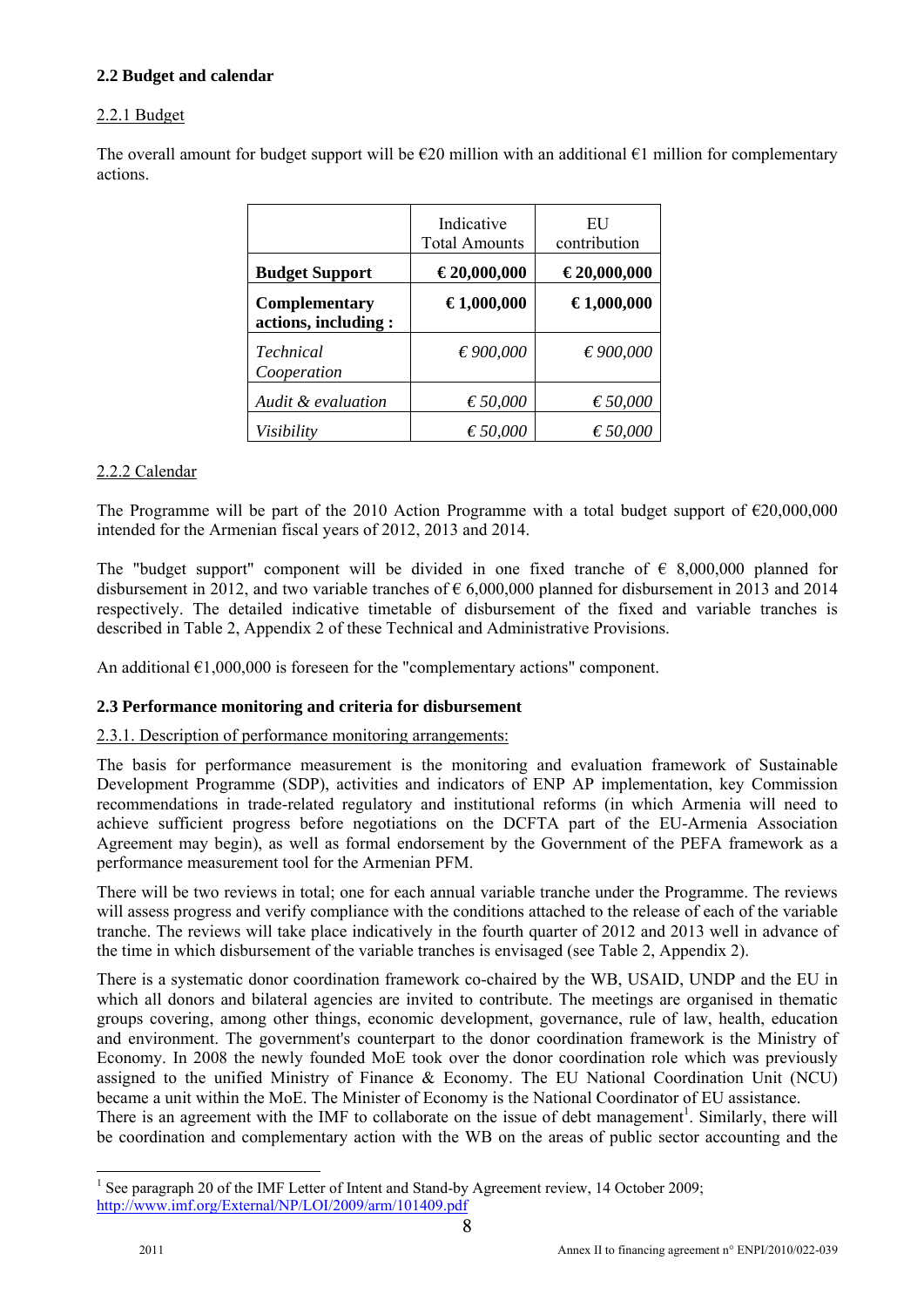development of public external audit and the Chamber of Control (CoC), as well as issues concerning the improvement of the regulatory and administrative framework for public procurement.

Oversight of this Programme will be entrusted to a Steering Committee chaired by the Minister of Economy and whose members will include high-level representatives of the Ministry of Finance, Chamber of Control, State Procurement Agency, State Phyto-sanitary Inspectorate, Ministry of Agriculture, Intellectual Property Agency and the Delegation of the EU. Development partners involved in the sectors covered by the Programme or representatives of the EU member states may be invited to the Steering Committee with the status of observer.

The Steering Committee will meet at least twice a year and upon request of either the EU delegation or the Ministry of Finance to review progress and decide on any proposed modification of the Programme. To facilitate sound implementation of the Programme, the Steering Committee will foster compliance with the policy conditions referred to in Appendices 1 and 2 of these TAPs.

#### 2.3.2. Criteria for disbursement:

The first tranche will be a fixed tranche and is planned to be disbursed in 2012 following the signature of the Financing Agreement and fulfilment of general conditions requiring the implementation of national strategy, macroeconomic and fiscal stability and progress in public financial management.

The subsequent two variable tranches planned for the 2013 and 2014 fiscal years will be subject to the continued compliance of the general conditions and the fulfilment of specific conditions in the areas of Public Financial Management, Public Sector Transparency & Performance and Trade.

The fixed tranche will require all the general conditions attached to the tranche to be met before disbursement. General conditions are outlined in Table 3, Appendix 2 of these Technical and Administrative Provisions.

The variable tranche allows for less than the full tranche to be disbursed in case of only partial compliance with the specific conditions. Specific conditions are outlined in Table 1, Appendix 1 of these Technical and Administrative Provisions. The weights assigned to each specific condition are stipulated in Table 4, Appendix 2.

The Government of Armenia will, at all times, make available to the European Commission (i.e. EU Delegation, technical assistance experts, and review missions) the following documentation related to the implementation of the Programme:

- *Reports on budget planning, formulation and execution of the Government institutions relevant to the Programme;*
- *Reports of public financial management reforms;*
- *Laws, Government Decrees, other legislative acts and administrative provisions, draft and final, related to the implementation of the Programme;*
- *Reports of and agreements with the Bretton Woods institutions;*
- *Government and other donor policy documents and reports, draft and final, relevant to the implementation of the Programme.*

*General conditions for the disbursement of all tranches***:** details are given in Appendix 2

**Specific conditions for disbursement of individual tranches:** details are given in Appendix 1 and 2.

Analysis of the chosen performance indicators in Appendix 1 shows that they are of adequate quality to justify their use for the disbursement of budget support.

The chosen performance targets and indicators specified in Appendix 1 will apply for the duration of the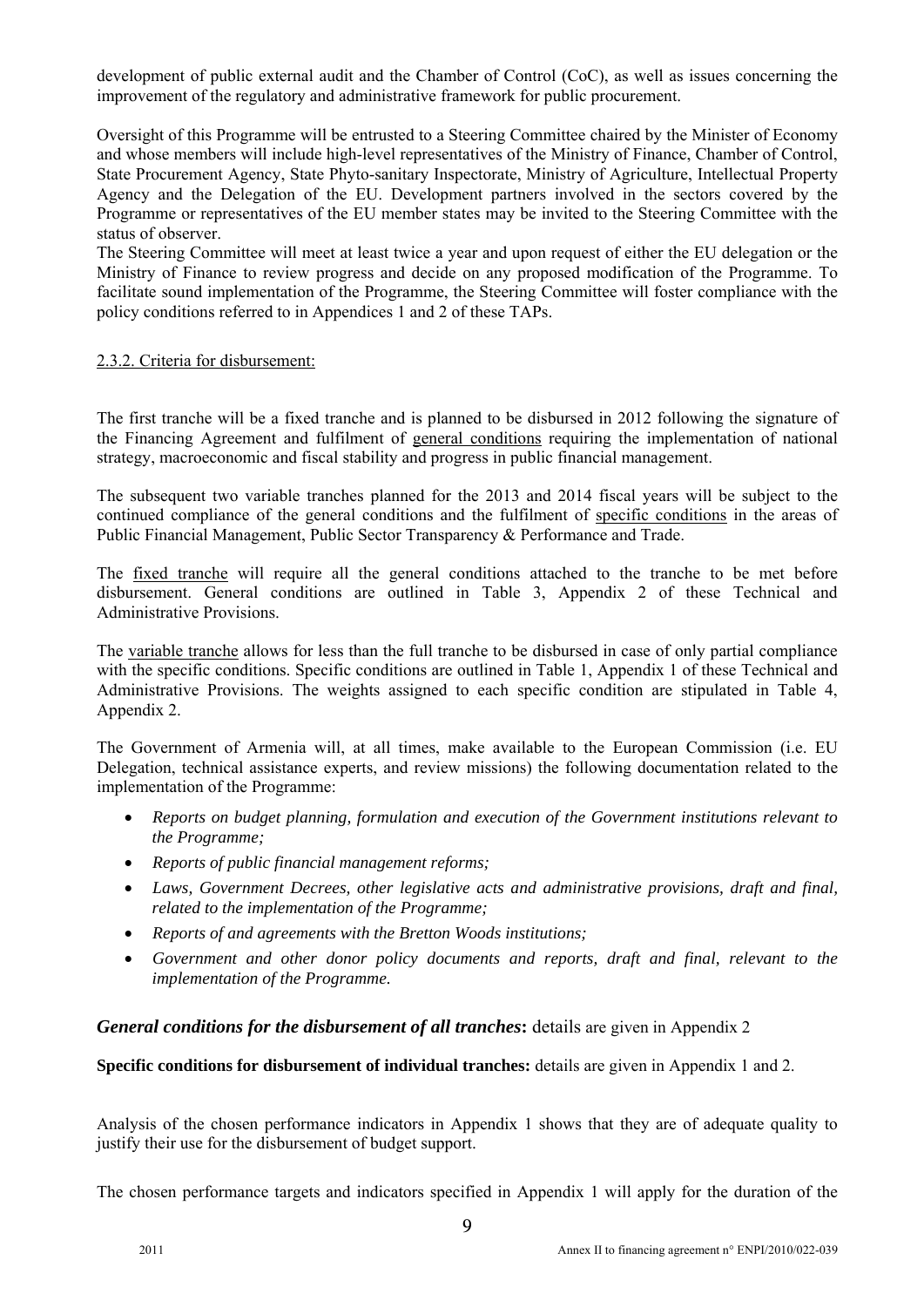programme. However, in duly justified circumstances, the Ministry of Economy may submit a request to the EU Delegation for the targets and indicators to be changed. The changes agreed to the targets and indicators may be authorised by exchange of letters between the two parties.

## **3. MONITORING, EVALUATION AND AUDIT**

The Programme may be subject to evaluation(s). The objective of this/these evaluation(s) will be to compare the design and implementation of Programme through an analysis of the relevance, efficiency, effectiveness, impact and sustainability of the achievements of the Programme. Independent evaluators may be contracted by the European Commission in accordance with its internal procedures.

In addition, the Commission may send specific monitoring missions at any time to assess project progress.

All budget support disbursements can be subject to audit by the Court of Auditors of the EU. In addition, the European Commission may mobilise ad hoc audit missions if deemed necessary.

In particular, as far as the complementary actions component is concerned :

(a) Day-to-day technical and financial monitoring will be a continuous process as part of the Beneficiary responsibilities. To this aim, the Beneficiary shall establish a permanent internal, technical and financial, monitoring system to the project, which will be used to elaborate the progress reports.

(b) Independent consultants recruited directly by the Commission (or the responsible body to which the monitoring task has been delegated) on specifically established terms of reference will carry out external monitoring ROM system, which in principle will start from the sixth month of project activities, and will be finalised at the latest 6 months before the end of the operational implementation phase.

## **4. COMMUNICATION AND VISIBILITY**

The Programme will be implemented in such a way that the best visibility is given, at all times, to the support of the European Union for the Programme, the achievements of its objectives and results obtained. Communication activities may include initiatives such as media coverage, press conference and press releases inter alia at the stage of the signature of the Financing Agreement and at the moment of disbursement of instalments.

Communication and visibility will be organised in conjunction with the National Coordinator (the Ministry of Economy) and other relevant Ministries in accordance with the "Communication and Visibility Manual for EU External Actions" so as to ensure the best visibility to the co-operation between EU and Armenia. The "Communication and Visibility Manual for EU External Actions" is available at:http://ec.europa.eu/europeaid/work/visibility/index\_en.htm.

#### **APPENDICES:**

- 1 Performance criteria and indicators used for disbursement
- 2 Disbursement arrangements and timetable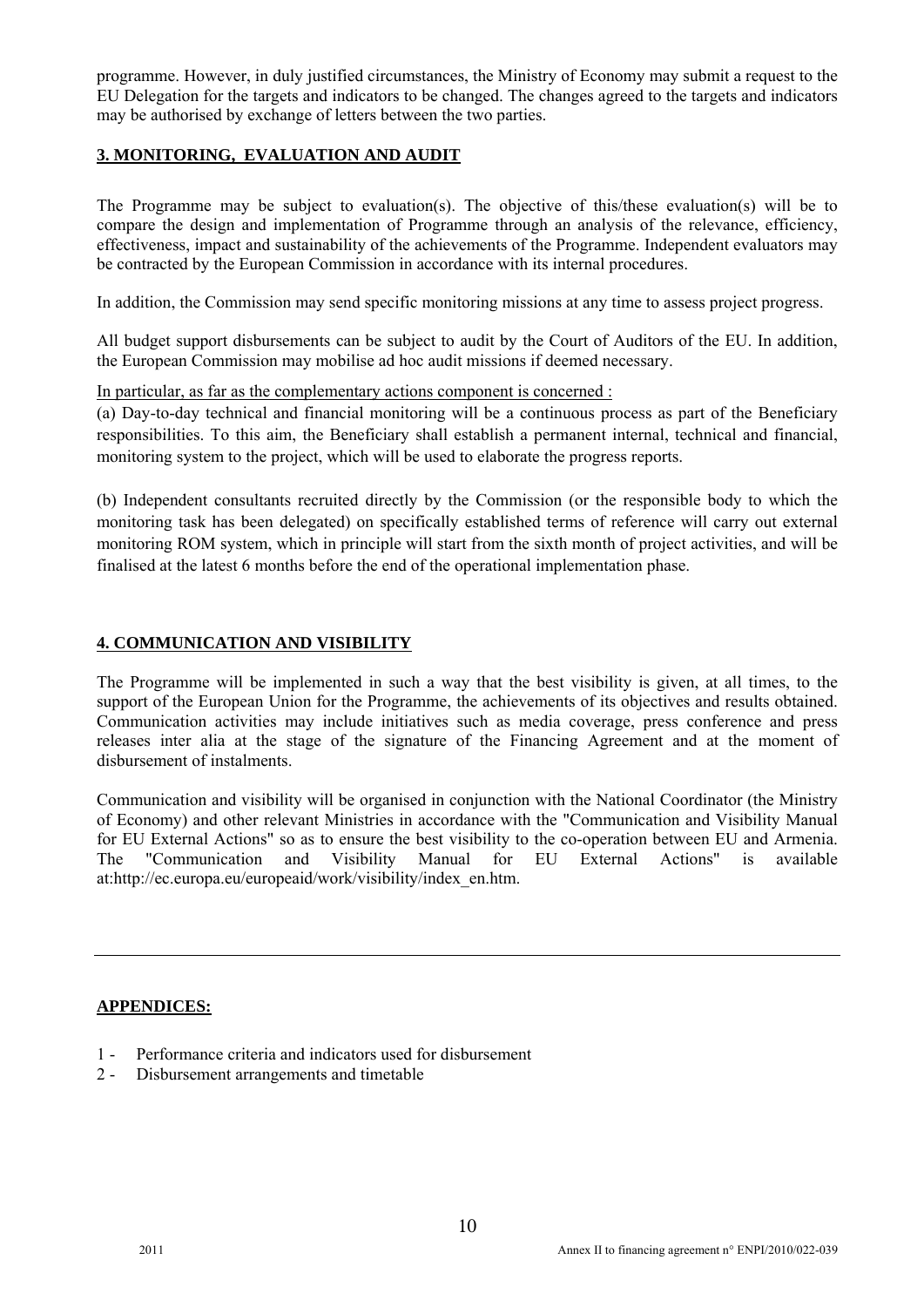## **Appendix 1: Performance criteria and indicators used for disbursements (budget support)**

| Area                      | <b>Expected Result</b>                                                                                                   | <b>Conditions for disbursement</b>                                                                                                                                                                                                                                                                                                                                                                                   | <b>Verification Source</b>                            |
|---------------------------|--------------------------------------------------------------------------------------------------------------------------|----------------------------------------------------------------------------------------------------------------------------------------------------------------------------------------------------------------------------------------------------------------------------------------------------------------------------------------------------------------------------------------------------------------------|-------------------------------------------------------|
|                           | 1. Enhancement of the institutional<br>role of Supreme Audit Institution;<br>the Chamber of Control (CoC) of<br>Armenia. | 1. Establishment of a register by the Government of Armenia to ensure<br>implementation of Article 24, paragraph 2, part "6" of RA Law on CoC as well as<br>to facilitate implementation of Prime Minister Decree 225-A of May 2008 and<br>document:                                                                                                                                                                 | <b>Government Decree</b><br>and<br>Government website |
|                           |                                                                                                                          | (i) the recommendations and conclusions made by the CoC to Government<br>institutions, public executive institutions, local self-government institutions, civil<br>society institutions and other organizations as a result of annual audits;                                                                                                                                                                        |                                                       |
|                           |                                                                                                                          | (ii) the steps taken by Government institutions, public executive institutions, local<br>self-government institutions, civil society institutions and other organizations to<br>address or respond to the recommendations and conclusions made by the CoC in<br>line with Law on Chamber of Control, article 24, paragraph 2, part "6" of<br>December 2006, and;                                                     |                                                       |
| Public Finance Management |                                                                                                                          | (iii) the steps taken by the Chamber of Control to follow up implementation of<br>recommendations and conclusions by Government institutions, public executive<br>institutions, local self-government institutions, civil society institutions and other<br>organizations in the current year as well as in the year subsequent to the audit.<br>The register is published and made easily accessible to the public. |                                                       |
|                           | 2. Improvement of Public Sector<br>Accounting.                                                                           | 2. Definition and adoption of Armenian Public Sector Accounting Principles<br>accompanied by a time-bound strategy of implementation.                                                                                                                                                                                                                                                                                | Government Decree                                     |
|                           | <b>3.</b> Establishment of a Public<br>Internal Financial Control (PIFC)<br>framework.                                   | 3. Definition of the CHU internal structure and positions, objectives and<br>responsibilities as specified in the Strategy and time-bound Action Plan for the<br>introduction of PIFC, adopted by Government Decree (protocol number N 44) on<br>11 November 2010.                                                                                                                                                   | Order of the Ministry of<br>Finance                   |

| <b>Table 1</b> – Expected Results and Specific Conditions for the disbursement of variable tranches |  |
|-----------------------------------------------------------------------------------------------------|--|
|-----------------------------------------------------------------------------------------------------|--|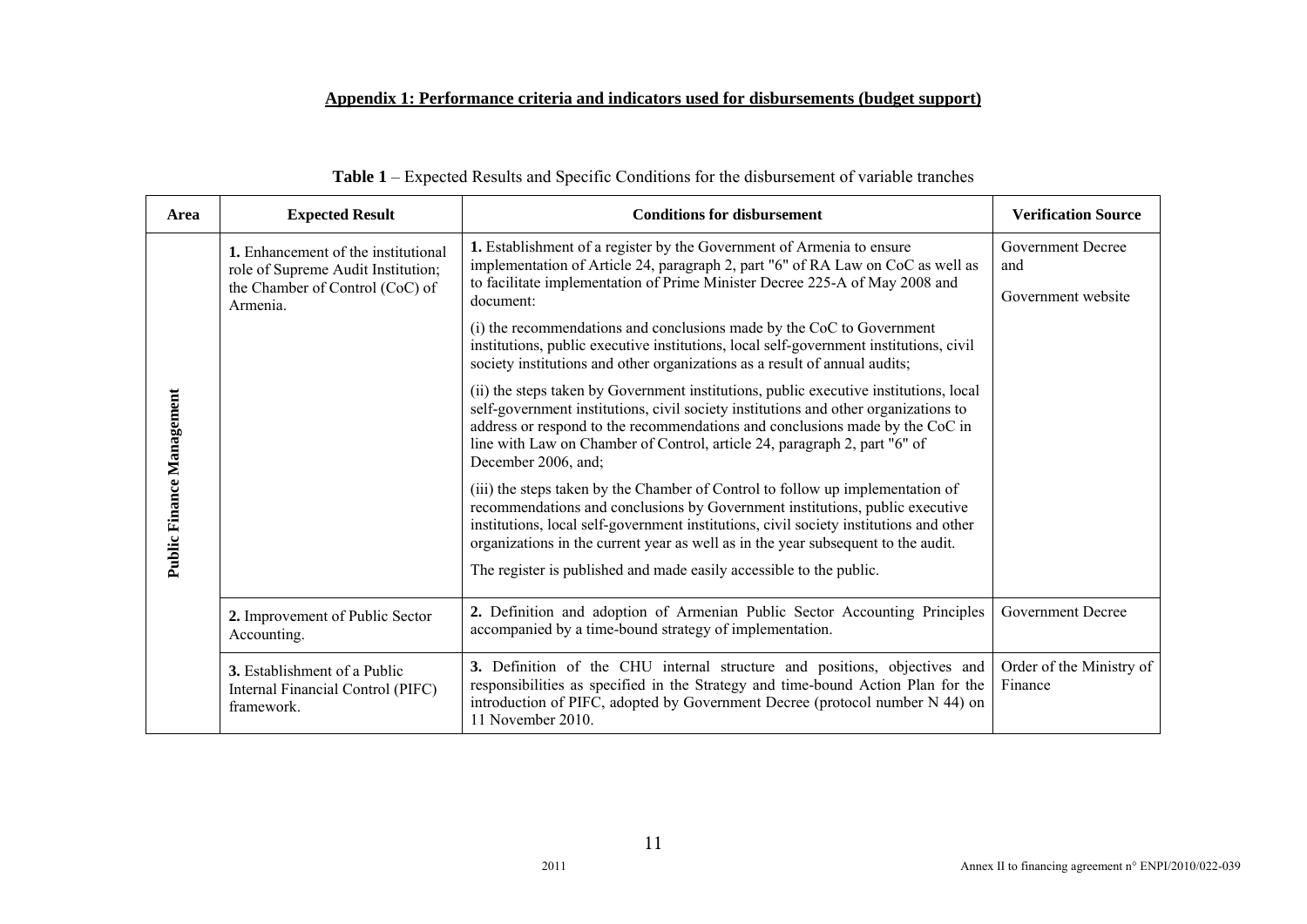| Area                                                   | <b>Expected Result</b>                                                                                 | <b>Conditions for disbursement</b>                                                                                                                                                                                         | <b>Verification Source</b>                                                                      |
|--------------------------------------------------------|--------------------------------------------------------------------------------------------------------|----------------------------------------------------------------------------------------------------------------------------------------------------------------------------------------------------------------------------|-------------------------------------------------------------------------------------------------|
|                                                        | 4. Improvement in Debt<br>Management.                                                                  | 4. Publication of the annual public internal debt issuance policy and corresponding<br>calendar.                                                                                                                           | Ministry of Finance<br>website                                                                  |
|                                                        |                                                                                                        | 5. Reorganisation of the Public Debt Management Department in the Ministry of<br>Finance in line with the 2011-2013 Public Debt Strategy (Ministerial Order 150/a,<br>2010) and adoption of the new structure and charter. | Order of the Ministry of<br>Finance                                                             |
| 5<br><b>Public Sector Transpareno</b><br>& Performance | <b>5.</b> Approximation of Public<br>Procurement policy and legislative<br>framework to the EU Acquis. | Establishment of an Appeals body responsible for dealing with Public<br>6.<br>Procurement complaints in line with the new Public Procurement Law <sup>2</sup> .                                                            | List of members of the<br>Appeals body council<br>to be announced by the<br>Ministry of Finance |
|                                                        |                                                                                                        | 7. Approval of order for procurement appeals. Approval of training curriculum<br>procurement officers including members of Appeals Body Council<br>for<br>programmes for development of necessary capabilities.            | Decision of<br>Procurement Appeals<br>Council: order of the<br>Ministry of Finance              |

<sup>2</sup> Public Procurement Law adopted on 22 December 2010 and enforced as of 1 January 2011.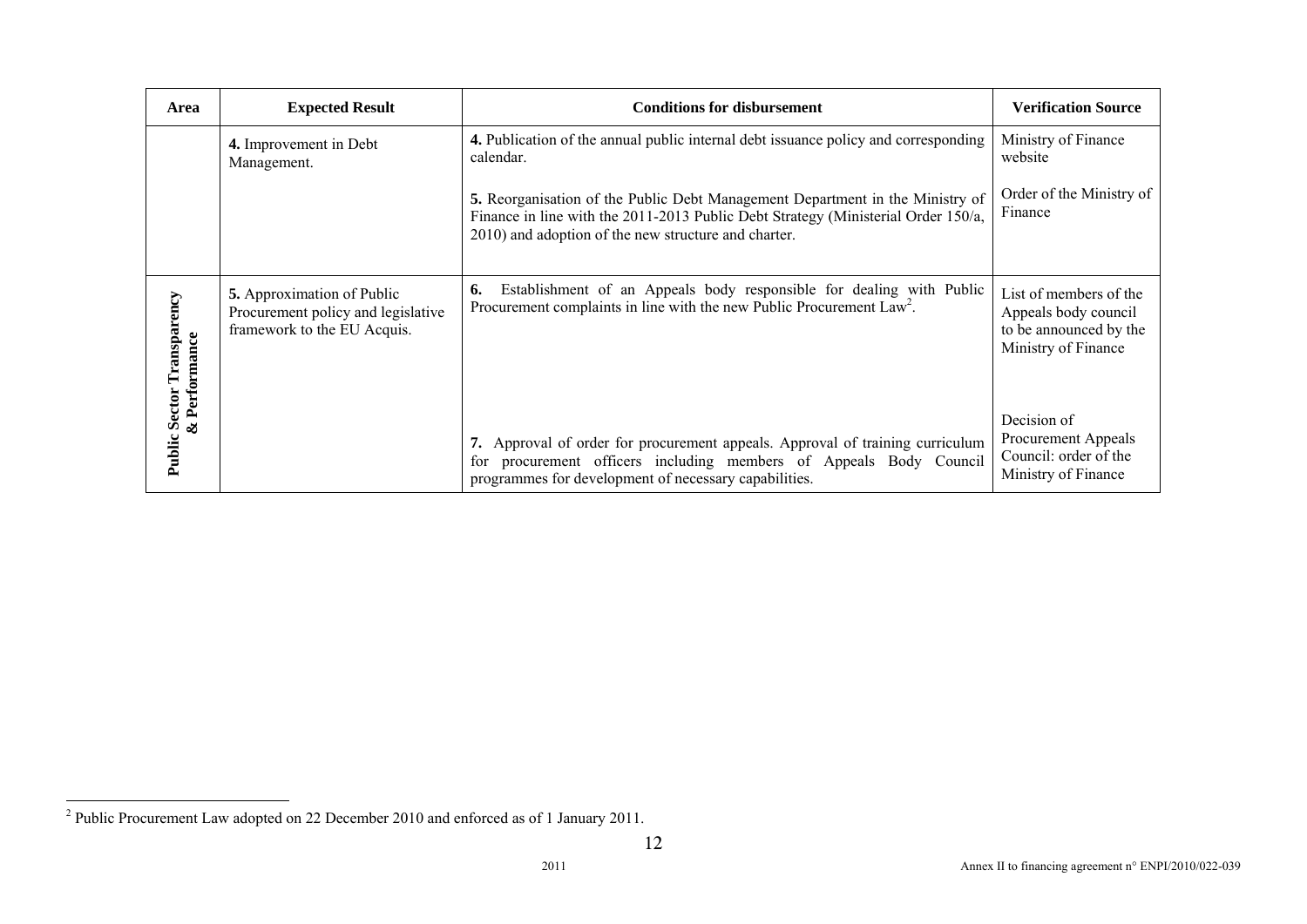| Area  | <b>Expected Result</b>                                                                                                      | <b>Conditions for disbursement</b>                                                                                                                                                                                                                                                                                  | <b>Verification Source</b>                                                      |
|-------|-----------------------------------------------------------------------------------------------------------------------------|---------------------------------------------------------------------------------------------------------------------------------------------------------------------------------------------------------------------------------------------------------------------------------------------------------------------|---------------------------------------------------------------------------------|
|       | <b>6.</b> Approximation of the Sanitary<br>and Phyto-Sanitary (SPS) policy<br>and legislative framework to the<br>EU Aquis. | 8. Preparation and submission of risk analysis report for quarantine organisms to<br>the International Plant Protection Convention Secretariat based in the Food &<br>Agricultural Organisation (FAO) and issuance of appropriate notification to the<br>WTO Secretariat.                                           | FAO and WTO<br>notification of receipt<br>and comments                          |
|       |                                                                                                                             | 9. Establishment of a phyto-sanitary register of producers, importers and exporters<br>of plants and plant products.                                                                                                                                                                                                | Database of State<br>Phyto-sanitary<br>Inspectorate, Ministry<br>of Agriculture |
| Trade |                                                                                                                             | 10. Preparation and submission of risk analysis report on the terrestrial and<br>aquatic animal diseases listed by the International Office for Epizootic (OIE) to<br>the OIE and issuance of appropriate notification to the WTO Secretariat.                                                                      | OIE and WTO<br>notification of receipt<br>and comments                          |
|       |                                                                                                                             | 11. Preparation and submission of a report on zoning and compartmentalisation <sup>3</sup><br>of the territory of Armenia documenting the presence, distribution or absence of<br>OIE listed terrestrial and aquatic animal diseases to the OIE and issuance of<br>appropriate notification to the WTO Secretariat. | OIE and WTO<br>notification of receipt<br>and comments                          |
|       | 7. Approximation of the Technical<br>Barriers to Trade (TBT) framework<br>to the EU Acquis.                                 | 12. Adoption of the Strategy on the Reforms of Quality Infrastructure. The<br>Strategy will include a detailed estimation of the budgetary impact of the<br>implementation of the Strategy.                                                                                                                         | <b>Government Decree</b>                                                        |
|       | 8. Approximation of the Intellectual<br>Property Rights (IPR) framework to<br>the EU Acquis.                                | 13. Establishment of a register for IPR related legislation, sub-legislative acts,<br>court rulings and international treaties. The register is published and made easily<br>accessible to the public.                                                                                                              | <b>Intellectual Property</b><br>Agency website                                  |

<sup>&</sup>lt;sup>3</sup> 'Zoning and Compartmentalisation' defined as in OIE Aquatic and Terrestrial Animal Health Codes. http://www.oie.int/eng/normes/mcode/en\_sommaire.htm http://www.oie.int/eng/normes/fcode/en\_sommaire.htm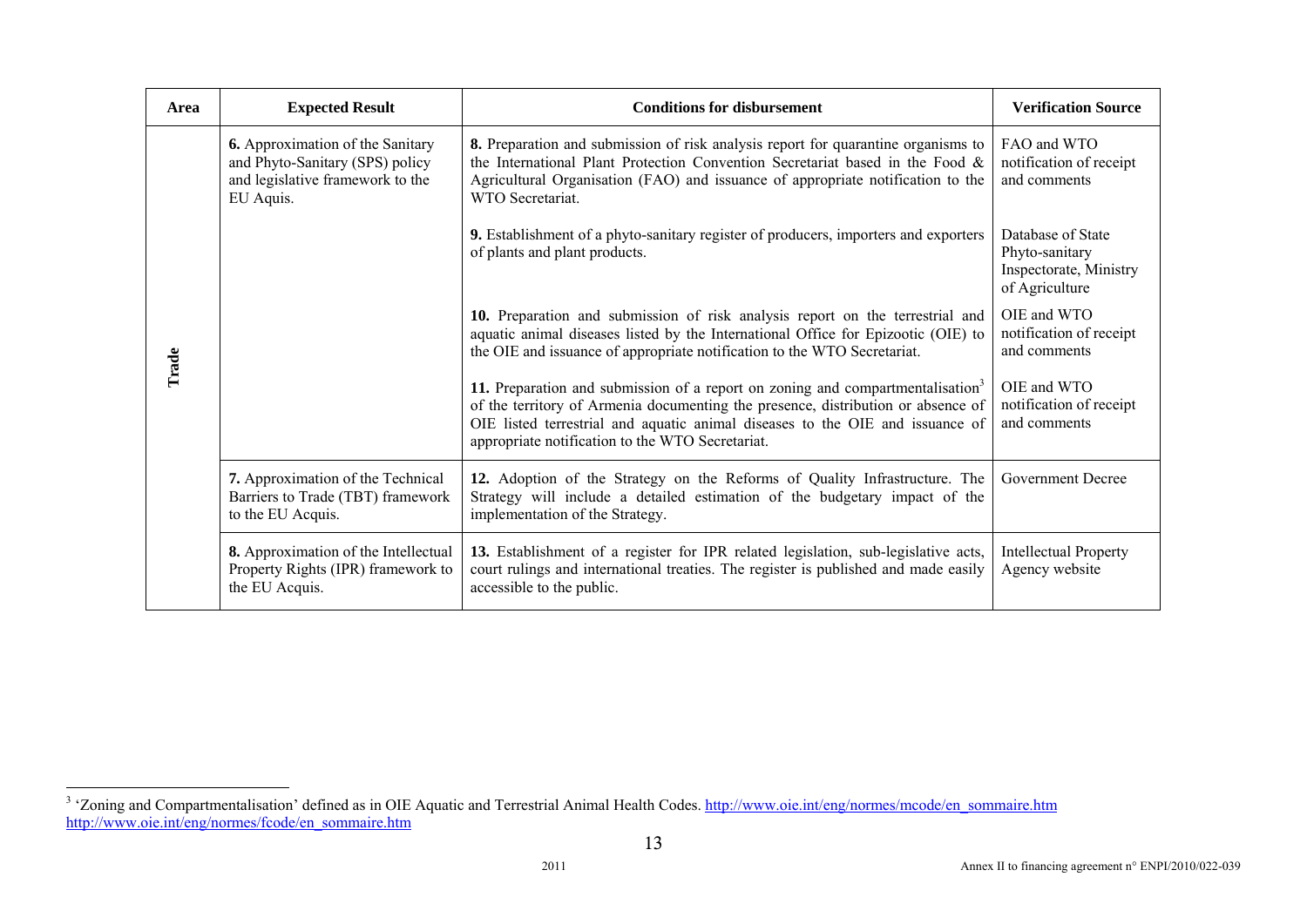#### **Appendix 2: Disbursement arrangements and timetable (budget support)**

#### **1. Responsibilities**

On the basis of the conditions for disbursement set out in this Financing Agreement the Minister of Economy shall make a formal request to the Commission for each tranche disbursement on the dates set out in Table 4 below, including (i) the fullest possible analysis and justification for the release of funds, including supporting documentation which should be annexed; and (ii) a duly signed Financial Identification Form in order to facilitate subsequent payment.

## **2. Indicative disbursement timetable**

An indicative disbursement timetable is set out below.

|                      |                         |                                   | Fiscal Year 2012<br>Fiscal Year 2013 |                |         |                                 | Fiscal<br>Year<br>2014 | <b>TOTAL</b> |                 |      |
|----------------------|-------------------------|-----------------------------------|--------------------------------------|----------------|---------|---------------------------------|------------------------|--------------|-----------------|------|
|                      | 1 <sup>st</sup> Quarter | $\gamma$ <sup>nd</sup><br>Quarter | $\sim$ rd<br>Quarter                 | ∡th<br>Quarter | Quarter | $\sim$ <sup>nd</sup><br>Quarter | $3^{rd}$<br>Quarter    | Quarter      | ⊿ st<br>Quarter |      |
| Fixed tranche        | 8.0                     |                                   |                                      |                |         |                                 |                        |              |                 | 8.0  |
| Variable<br>tranches |                         |                                   |                                      |                | 6.0     |                                 |                        |              | 6.0             | 12.0 |
| <b>TOTAL</b>         |                         |                                   |                                      | 8.0            |         |                                 |                        | 6.0          | 6.0             | 20.0 |

|  | <b>Table 2 - Summary Indicative disbursement timetable (in Million Euros)</b> |  |  |
|--|-------------------------------------------------------------------------------|--|--|
|--|-------------------------------------------------------------------------------|--|--|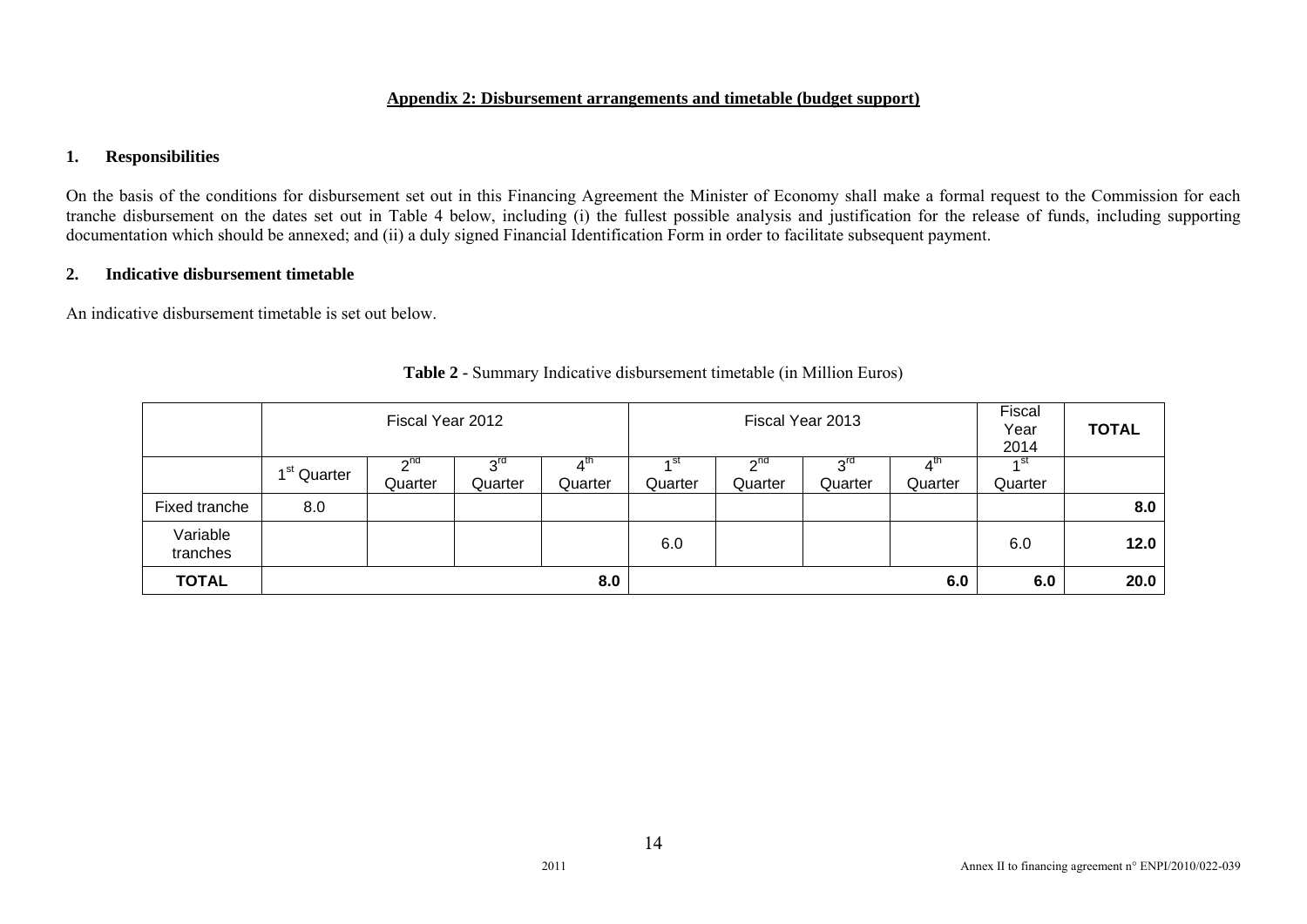#### **3. General conditions for tranche release**

The General Conditions for tranche release set out below shall apply to the disbursement of all tranches (fixed and variable ones) and all requests for tranche release shall be accompanied by supporting information on this matter.

| Area                                  | <b>Conditions</b>                                                                                                                                                                                                                       | <b>Source of verification</b>                                                                                                               |
|---------------------------------------|-----------------------------------------------------------------------------------------------------------------------------------------------------------------------------------------------------------------------------------------|---------------------------------------------------------------------------------------------------------------------------------------------|
| National policy and strategy          | Satisfactory progress in the implementation of the Sustainable<br>Development Programme (Government Decree 1207-N, October<br>2008) or if possible revised Programme to take into account the<br>effects of the global economic crisis. | Government bulletins on<br>progress and revisions of<br>the SDP.                                                                            |
|                                       | Satisfactory progress in the implementation of the EU-Armenia<br>European Neighbourhood Policy Action Plan.                                                                                                                             | Government's progress<br>reports on<br>implementation of ENP<br>AP in accordance with<br>the Order of the President<br>NK-68-A, May 6, 2009 |
| Macroeconomic and fiscal<br>stability | Satisfactory progress in the implementation of the Extended<br>Fund Facility and Extended Credit Facility.                                                                                                                              | <b>IMF Country Reports and</b><br>Article IV consultations.                                                                                 |
| Public finance management             | Satisfactory progress in the public financial management reform<br>agenda.                                                                                                                                                              | PEFA assessment.<br><b>Public Financial Reform</b><br>Strategy implementation<br>reports                                                    |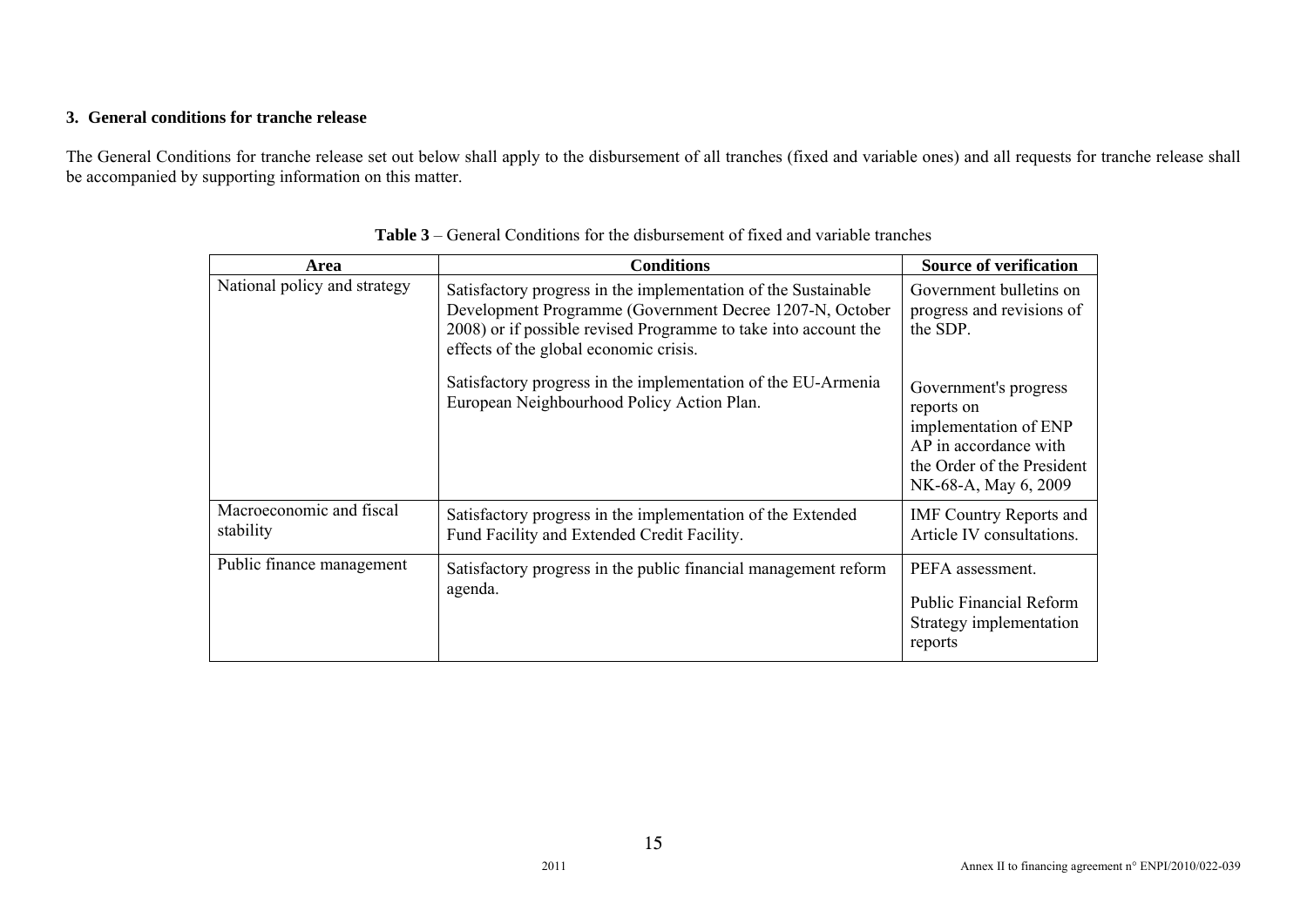## **4. Specific Conditions for tranche release**

The specific conditions for tranche release apply to individual variable tranches in addition to General Conditions which are applicable to all tranches (fixed and variable ones).

| <b>Tranche</b>                      | <b>Amount</b><br>(euros) | <b>Indicative</b><br>date of<br><b>Request for</b><br><b>Disbursement</b> | <b>Indicative</b><br><b>Disbursement</b><br>date | <b>Conditions for disbursement</b>                  | Weight in<br><b>Variable</b><br><b>Tranche</b> |
|-------------------------------------|--------------------------|---------------------------------------------------------------------------|--------------------------------------------------|-----------------------------------------------------|------------------------------------------------|
| Fixed<br>Tranche                    | $\in$ 8 million          | $4th$ quarter<br>2011                                                     | $1st$ quarter<br>2012                            | General Conditions as defined in Appendix 2/Table 3 | N/A                                            |
| 1 <sup>st</sup> Variable<br>Tranche | $\epsilon$ 6 million     | $4th$ quarter<br>2012                                                     | $1st$ quarter<br>2013                            | General Conditions as defined in Appendix 2/Table 3 | N/A                                            |
|                                     |                          |                                                                           |                                                  | Condition 1 as defined in Appendix 1/Table 1        | 20%                                            |
|                                     |                          |                                                                           |                                                  | Condition 3 as defined in Appendix 1/Table 1        | 10%                                            |
|                                     |                          |                                                                           |                                                  | Condition 4 as defined in Appendix 1/Table 1        | 10%                                            |
|                                     |                          |                                                                           |                                                  | Condition 6 as defined in Appendix 1/Table 1        | 20%                                            |
|                                     |                          |                                                                           |                                                  | Condition 12 as defined in Appendix 1/Table 1       | 20%                                            |
|                                     |                          |                                                                           |                                                  | Condition 13 as defined in Appendix 1/Table 1       | 20%                                            |
| $2nd$ Variable                      | $\epsilon$ 6 million     | $4th$ quarter                                                             | $1st$ quarter                                    | General Conditions as defined in Appendix 2/Table 3 | N/A                                            |
| Tranche                             |                          | 2013                                                                      | 2014                                             | Condition 2 as defined in Appendix 1/Table 1        | 20%                                            |
|                                     |                          |                                                                           |                                                  | Condition 5 as defined in Appendix 1/Table 1        | 20%                                            |
|                                     |                          |                                                                           |                                                  | Condition 7 as defined in Appendix 1/Table 1        | 20%                                            |
|                                     |                          |                                                                           |                                                  | Condition 8 as defined in Appendix 1/Table 1        | 10%                                            |
|                                     |                          |                                                                           |                                                  | Condition 9 as defined in Appendix 1/Table 1        | 10%                                            |
|                                     |                          |                                                                           |                                                  | Condition 10 as defined in Appendix 1/Table 1       | 10%                                            |
|                                     |                          |                                                                           |                                                  | Condition 11 as defined in Appendix 1/Table 1       | 10%                                            |

**Table 4** – Specific Conditions for the disbursement of variable tranches

The conditions for disbursement under the variable tranche are fixed for the duration of the programme, but may be modified in accordance with the TAPs section 2.3.2 of this Financing Agreement.